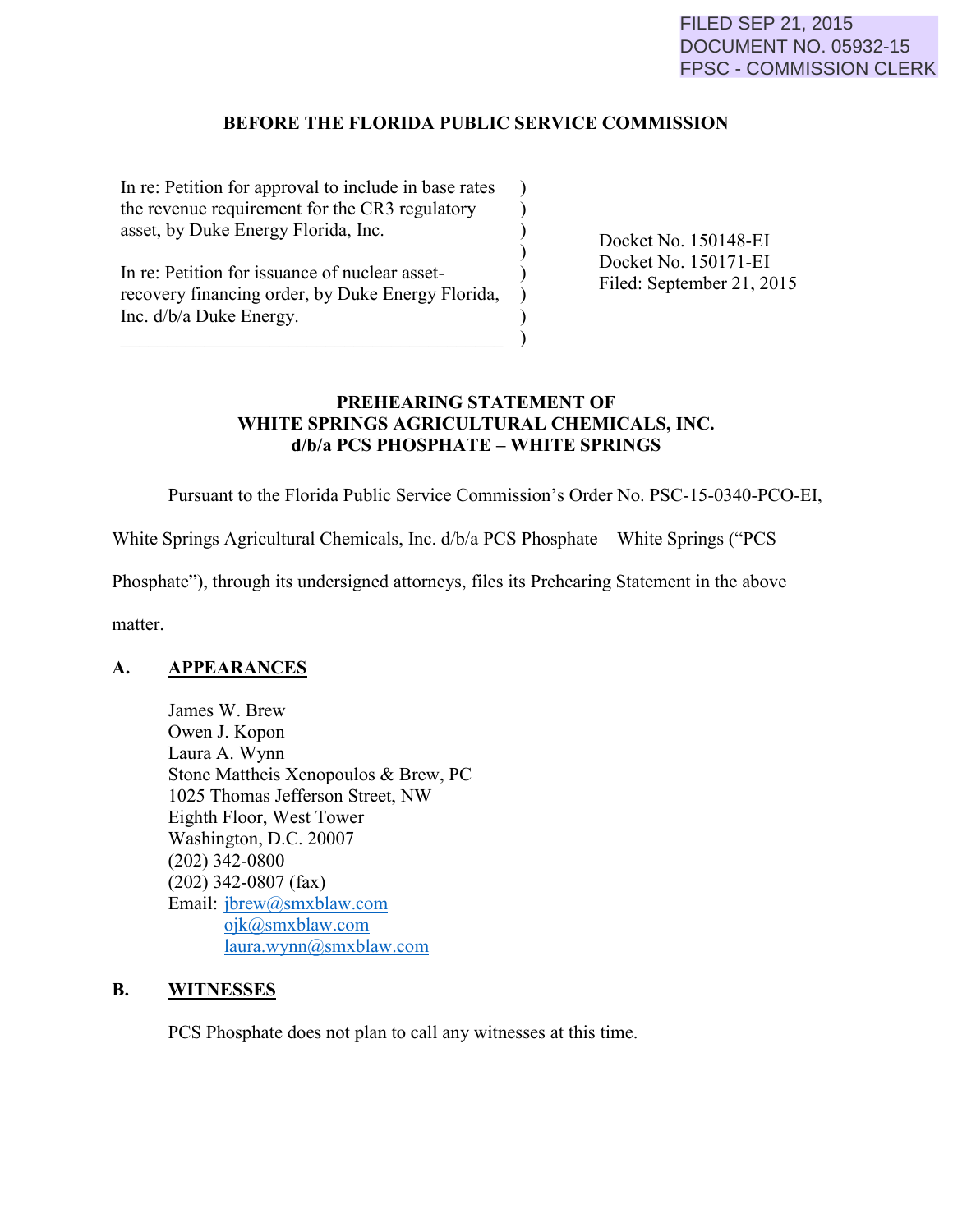## **C. EXHIBITS**

PCS Phosphate does not plan to offer any exhibits at this time, but may introduce exhibits during the course of cross-examination.

## **D. STATEMENT OF BASIC POSITION**

 PCS Phosphate, along with the Office of Public Counsel, the Florida Retail Federation, and the Florida Industrial Power Users Group entered into a stipulation with Duke Energy Florida, LLC ("DEF") with respect to the CR3 Regulatory Asset-related issues in this docket ("Stipulation"). DEF filed the Stipulation with the Commission on August 31, 2015 and the Commission approved the Stipulation on September 15, 2015. The Stipulation reduced the value of the CR3 Regulatory Asset that will be included in base rates. The Stipulation also amended the Revised and Restated Stipulation and Settlement Agreement, which was approved in Order NO. PSC-13-0598-FO-EI, to clarify the appropriate recovery period if nuclear asset-recovery bonds are issued.

 As for the remaining securitization issues in this matter, any financing order adopted by the Commission should seek to minimize rate impacts to customers. PCS Phosphate will consider future discovery prior to taking final positions on the securitization issues in this docket. However, the primary purpose of any financing order that results from this proceeding should be to protect the interest of ratepayers and minimize future costs for which customers may be responsible.

## **E. STATEMENT ON SPECIFIC ISSUES**

## **CR3 Regulatory Asset Issues**

**Issue 1: Has DEF provided adequate internal controls and management oversight of its CR3 investment recovery procedure and plan?**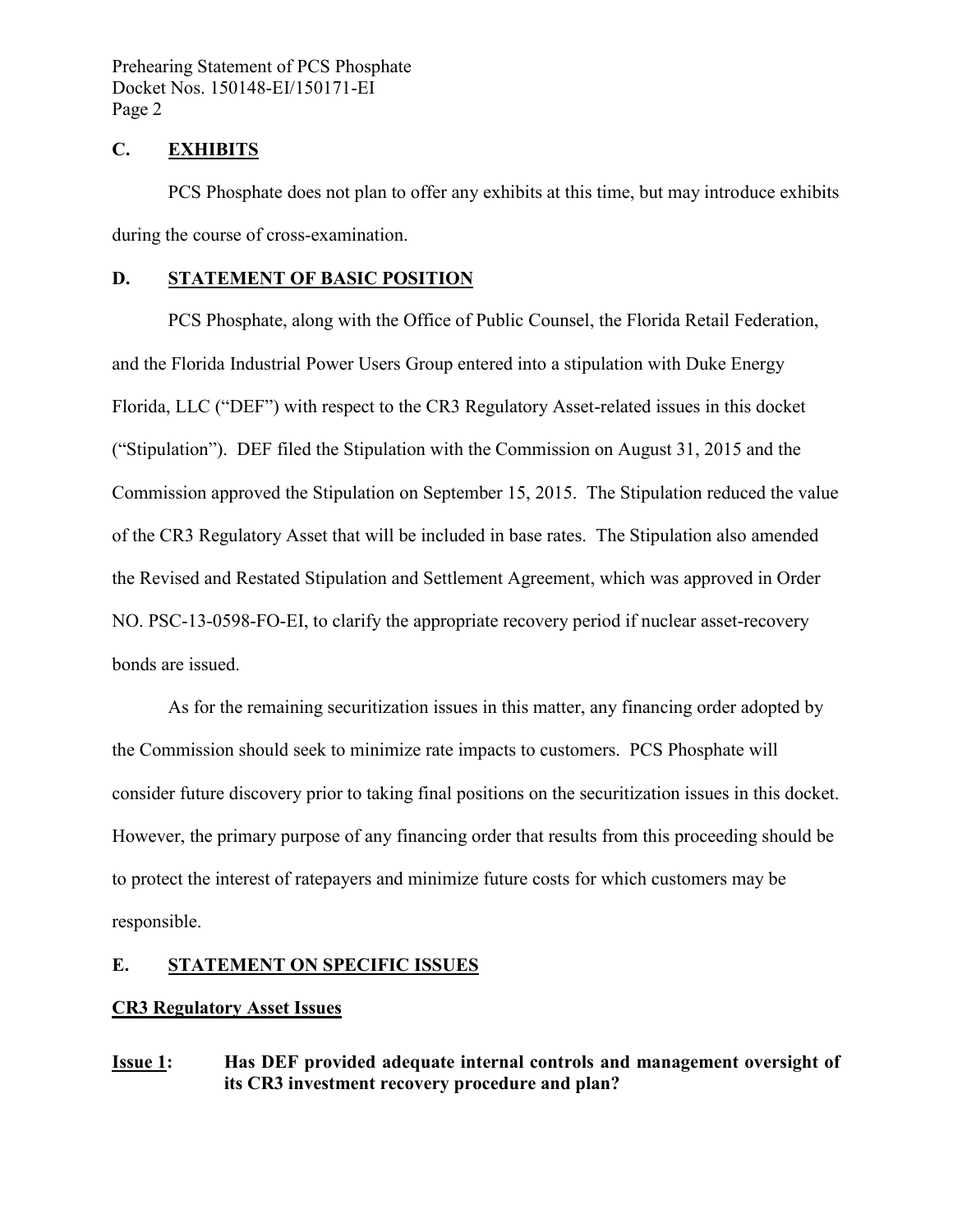#### **PCS Phosphate:** No Position.

**Issue 2: Did DEF minimize the current and future costs of the CR3 Regulatory Asset and use reasonable and prudent efforts to curtail avoidable costs or to sell or otherwise salvage assets that would otherwise be included in the CR3 Regulatory Asset, as required by the Revised and Restated Stipulation and Settlement Agreement (RRSSA)?** 

> **PCS Phosphate:** See position in Exhibit 1 to the Stipulation attached to the August 31, 2015 Motion for Approval of Stipulation, approved by the Commission on September 15, 2015.

### **Issue 3: Should DEF be required to collect the 2016 CR3 Regulatory Asset carrying cost of \$1.50/mWh through the fuel clause as provided in the RRSSA and to reduce the CR3 Regulatory Asset by the projected amount to be recovered?**

**PCS Phosphate:** See position in Exhibit 1 to the Stipulation attached to the August 31, 2015 Motion for Approval of Stipulation, approved by the Commission on September 15, 2015.

#### **Issue 4: Has DEF properly categorized and recorded costs associated with the CR3 Regulatory Asset as contemplated by the RRSSA?**

**PCS Phosphate:** See position in Exhibit 1 to the Stipulation attached to the August 31, 2015 Motion for Approval of Stipulation, approved by the Commission on September 15, 2015.

#### **Issue 5: Did DEF appropriately apply the accelerated recovery of the carrying charge collected through the Fuel Adjustment Clause to the CR3 Regulatory Asset?**

**PCS Phosphate:** See position in Exhibit 1 to the Stipulation attached to the August 31, 2015 Motion for Approval of Stipulation, approved by the Commission on September 15, 2015.

### **Issue 6: What is the appropriate projected amount of the CR3 Regulatory Asset at December 31, 2015?**

**PCS Phosphate:** See position in Exhibit 1 to the Stipulation attached to the August 31, 2015 Motion for Approval of Stipulation, approved by the Commission on September 15, 2015.

### **Issue 7: Has DEF calculated the annual revenue requirement for the CR3 Regulatory Asset consistent with the requirements of the RRSSA?**

**PCS Phosphate:** See position in Exhibit 1 to the Stipulation attached to the August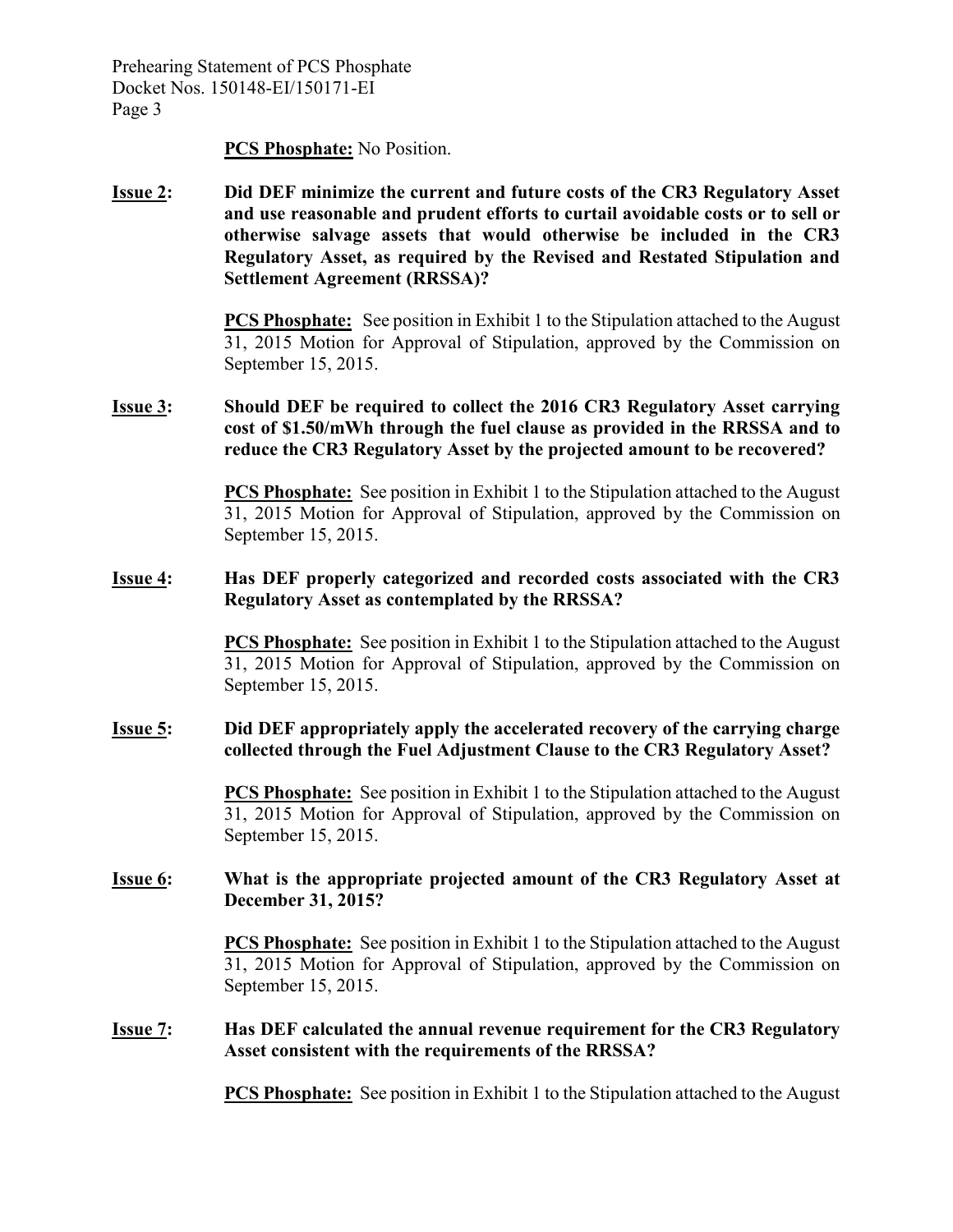> 31, 2015 Motion for Approval of Stipulation, approved by the Commission on September 15, 2015.

#### **Issue 8: What is the appropriate amortization period and annual revenue requirement to amortize the CR3 Regulatory Asset?**

**PCS Phosphate:** See position in Exhibit 1 to the Stipulation attached to the August 31, 2015 Motion for Approval of Stipulation, approved by the Commission on September 15, 2015.

### **Issue 9: Should the Commission approve DEF's proposed treatment to account for nuclear fuel proceeds that will not be received until the future, through the capacity cost recovery clause?**

**PCS Phosphate:** See position in Exhibit 1 to the Stipulation attached to the August 31, 2015 Motion for Approval of Stipulation, approved by the Commission on September 15, 2015.

#### **Issue 10: Has DEF calculated the base rate increase consistent with the requirements of the RRSSA?**

**PCS Phosphate:** See position in Exhibit 1 to the Stipulation attached to the August 31, 2015 Motion for Approval of Stipulation, approved by the Commission on September 15, 2015.

### **Issue 11: If the Commission does not issue a financing order pursuant to DEF's Petition, should the projected amounts included in the CR3 Regulatory Asset be truedup? If so, how should the true-up be accomplished?**

**PCS Phosphate:** See position in Exhibit 1 to the Stipulation attached to the August 31, 2015 Motion for Approval of Stipulation, approved by the Commission on September 15, 2015.

### **Issue 12: If the Commission does not issue a financing order pursuant to DEF's Petition, what is the proposed uniform percentage rate increase to the demand and energy charges by customer rate schedule?**

**PCS Phosphate:** See position in Exhibit 1 to the Stipulation attached to the August 31, 2015 Motion for Approval of Stipulation, approved by the Commission on September 15, 2015.

#### **Issue 13: If the Commission does not issue a financing order pursuant to DEF's Petition, what should be the effective date of the requested base rate increase for billing purposes?**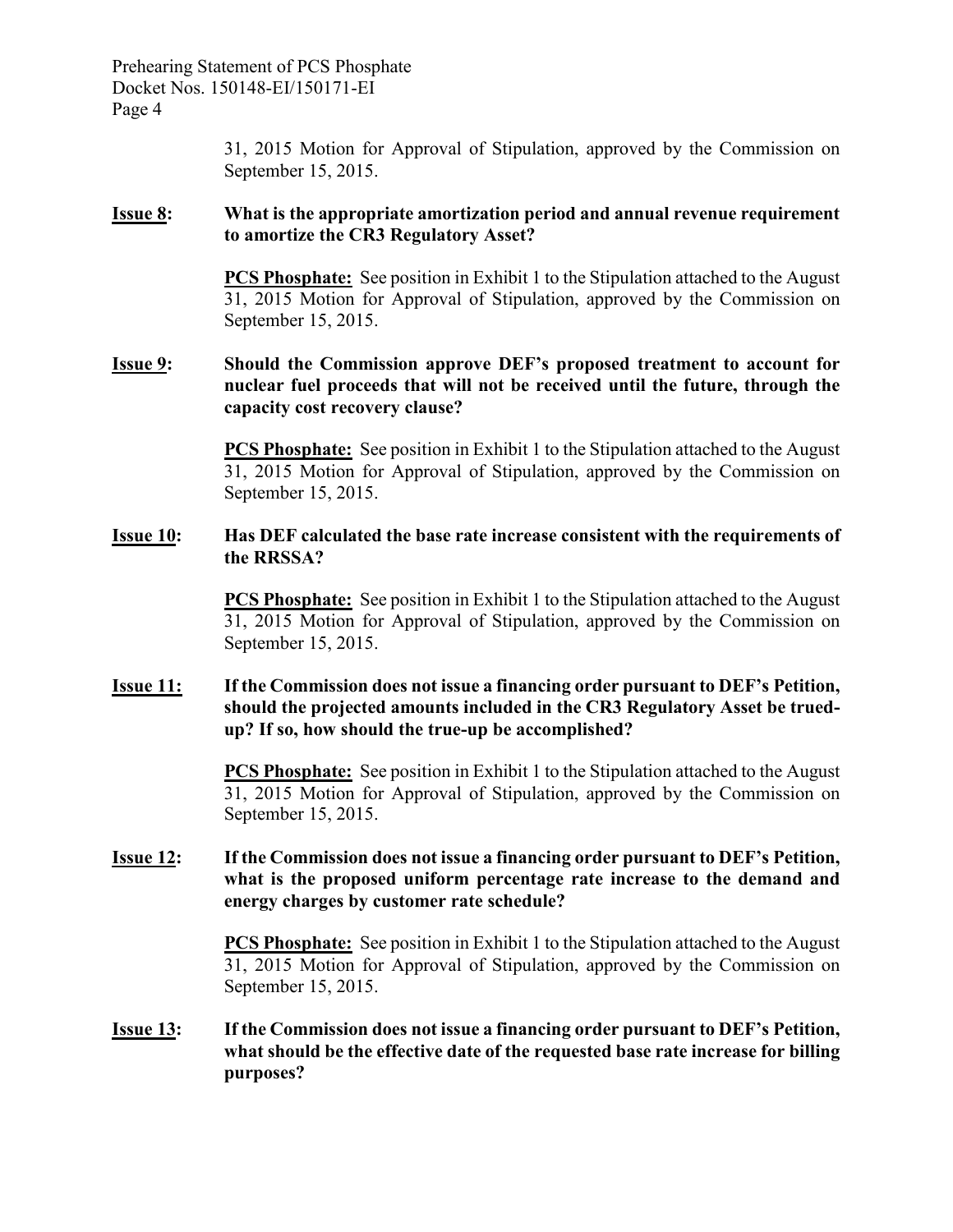> **PCS Phosphate:** See position in Exhibit 1 to the Stipulation attached to the August 31, 2015 Motion for Approval of Stipulation, approved by the Commission on September 15, 2015.

### **Financing Order Issues (Staff/DEF combined)**

**Issue 14: Do the cost amounts contained in DEF's CR3 Regulatory Asset meet the definition of "nuclear asset-recovery costs" pursuant to Section 366.95(1)(k), Florida Statutes?** 

**PCS Phosphate:** Yes.

**Issue 15: Do the ongoing financing costs identified in DEF's Petition qualify as "financing costs" pursuant to Section 366.95(1)(e), Florida Statutes?** 

**PCS Phosphate:** PCS agrees with the Office of Public Counsel.

**Issue 16: Has DEF demonstrated that securitization has a significant likelihood of resulting in lower overall costs or would avoid or significantly mitigate rate impacts compared to the traditional method of cost recovery pursuant to Section 366.95(2)(a)6., Florida Statutes?** 

**PCS Phosphate:** PCS agrees with the Office of Public Counsel.

**Issue 17: What amount, if any, should the Commission authorize DEF to recover through securitization?** 

**PCS Phosphate:** PCS agrees with the Office of Public Counsel.

**Issue 18: What is the appropriate treatment of the deferred tax liability consistent with paragraph 5(j) of the RRSSA?** 

**PCS Phosphate:** PCS agrees with the Office of Public Counsel.

**Issue 19: Should DEF indemnify customers to the extent customers incur losses associated with higher servicing fees payable to a substitute servicer, or with higher administration fees payable to a substitute administrator, as a result of DEF's termination for cause?** 

**PCS Phosphate:** PCS agrees with the Office of Public Counsel.

**Issue 20: What should be the up-front and ongoing fee for the role of servicer throughout the term of the nuclear asset-recovery bonds?** 

**PCS Phosphate:** PCS agrees with the Office of Public Counsel.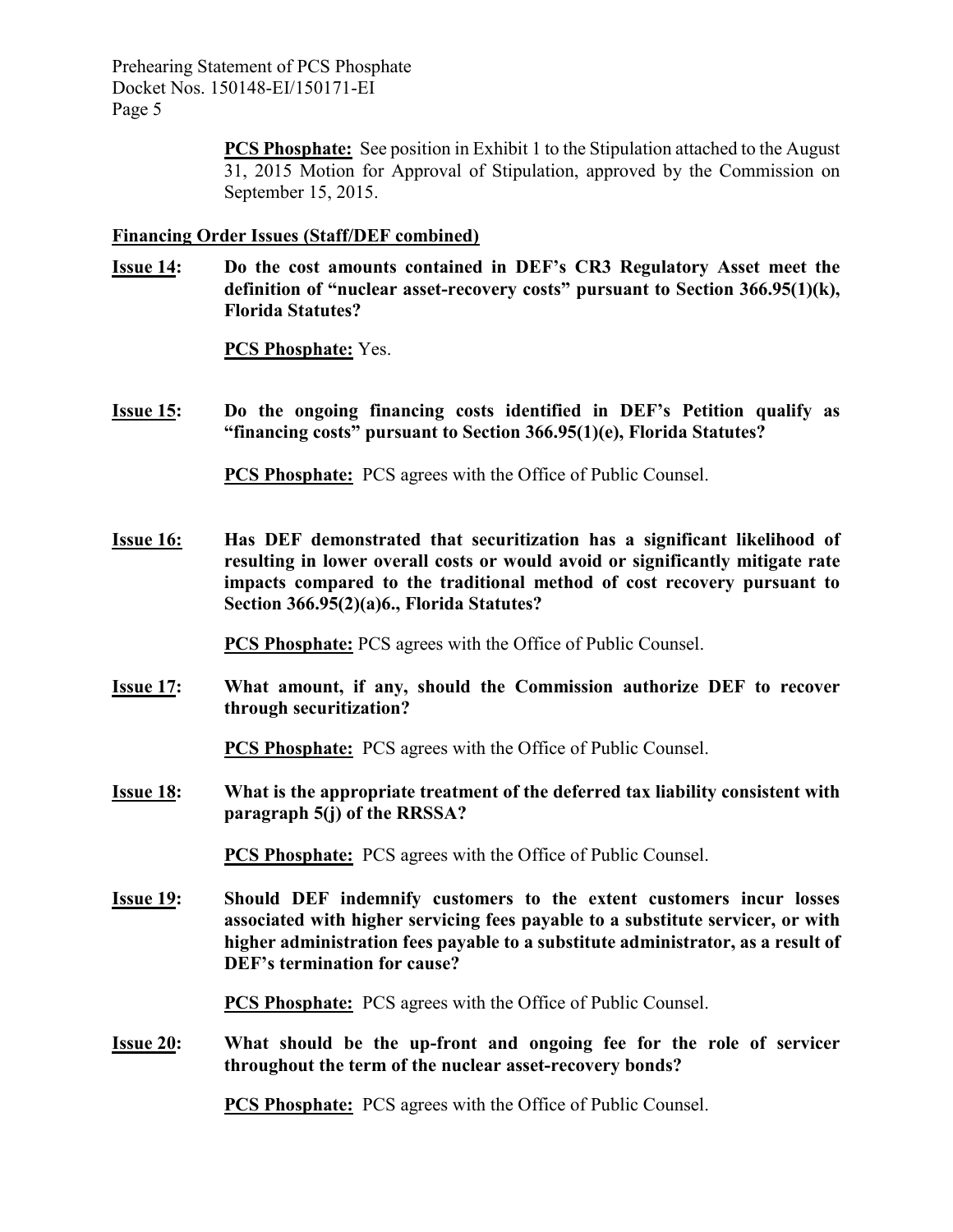**Issue 21: What amount, if any, of DEF's periodic servicing fee in this transaction should DEF be required to credit back to customers through an adjustment to other rates and charges?** 

**PCS Phosphate:** PCS agrees with the Office of Public Counsel.

**Issue 22: What should be the ongoing fee for the role of the administrator throughout the term of the nuclear asset-recovery bonds?** 

**PCS Phosphate:** PCS agrees with the Office of Public Counsel.

**Issue 23: What amount, if any, of DEF's periodic administration fee in this transaction should DEF be required to credit back to customers through an adjustment to other rates and charges?** 

**PCS Phosphate:** PCS agrees with the Office of Public Counsel.

**Issue 24: How frequently should DEF in its role as servicer be required to remit funds collected from customers to the SPE?** 

**PCS Phosphate:** PCS agrees with the Office of Public Counsel.

**Issue 25: If remittances are not daily, should DEF be required periodically to remit actual earnings on collections pending remittance?** 

**PCS Phosphate:** PCS agrees with the Office of Public Counsel.

**Issue 26: Is DEF's proposed process for determining whether the upfront bond issuance costs satisfy the statutory standard of Section 366.95(2)(c)5., Florida Statutes, reasonable and should it be approved?** 

**PCS Phosphate:** PCS agrees with the Office of Public Counsel.

**Issue 28: What additional conditions, if any, should be made in the financing order that are authorized by Section 366.95(2)(c)2.i.?** 

**PCS Phosphate:** PCS agrees with the Office of Public Counsel.

**Issue 29: Should all legal opinions be subject to review by the Bond Team?** 

**PCS Phosphate:** PCS agrees with the Office of Public Counsel.

**Issue 30: Should all transaction documents and subsequent amendments be filed with the Commission before becoming operative?**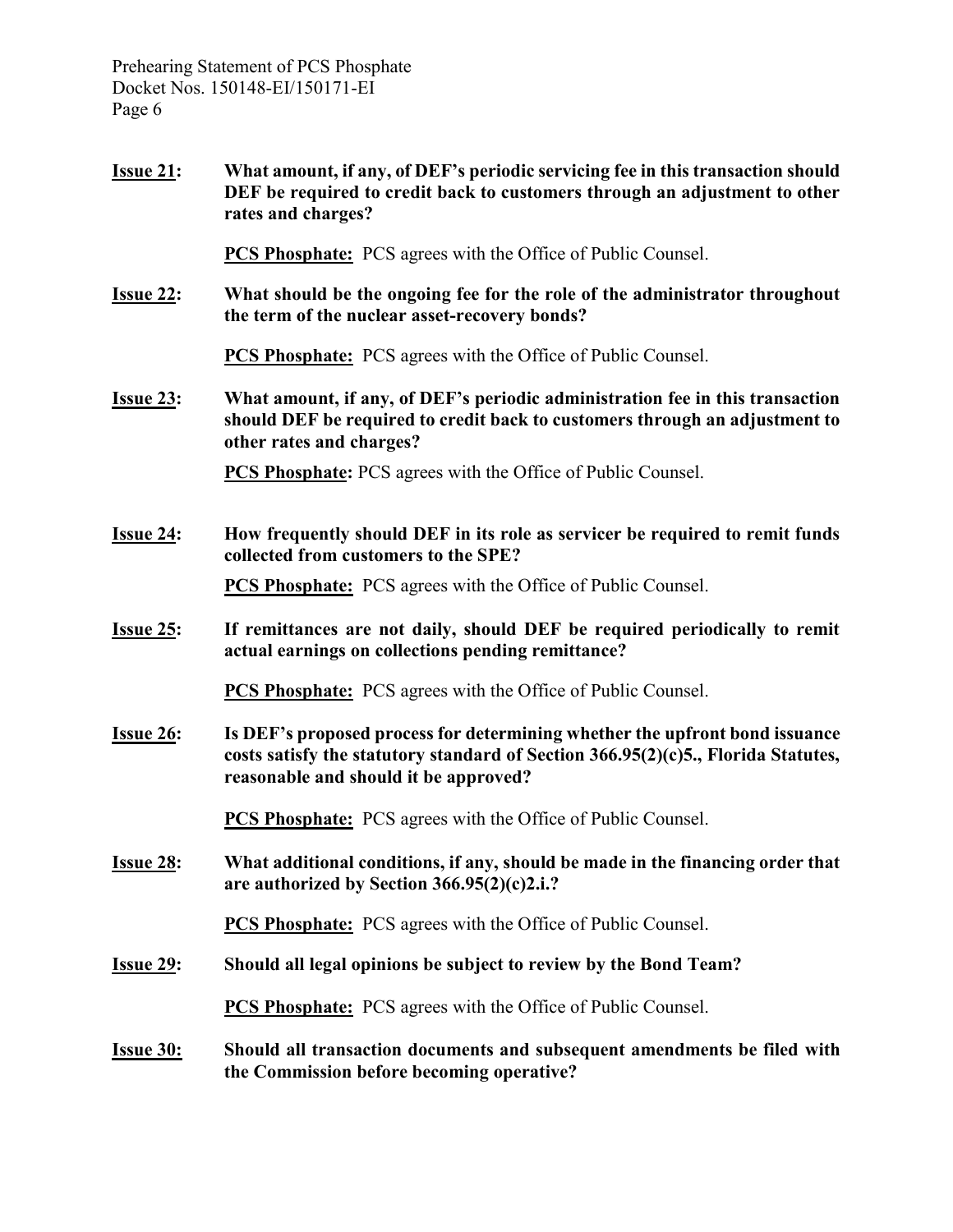**PCS Phosphate:** PCS agrees with the Office of Public Counsel.

**Issue 31: Is DEF's proposed pre-issuance review process reasonable and should it be approved?** 

**PCS Phosphate:** PCS agrees with the Office of Public Counsel.

**Issue 32: Should the Financing Documents be approved in substantially the form proposed by DEF, subject to modifications as addressed in the draft form of the financing order?** 

**PCS Phosphate:** PCS agrees with the Office of Public Counsel.

**Issue 33: Is DEF's proposed Issuance Advice Letter process reasonable and consistent with the statutory financing cost objective contained in Section 366.95(2)(c)2.b., Florida Statutes?** 

**PCS Phosphate:** PCS agrees with the Office of Public Counsel.

**Issue 34: Should the Standard True-up Letter be approved in substantially the form proposed by DEF?** 

**PCS Phosphate:** PCS agrees with the Office of Public Counsel.

**Issue 35: Is DEF's proposed process for determining whether the structure, plan of marketing, expected pricing and financing costs of the nuclear asset-recovery bonds have a significant likelihood of resulting in lower overall costs or would avoid or significantly mitigate rate impacts to customers as compared with the traditional method of financing and recovering nuclear asset-recovery costs pursuant to Section 366.95(2)(c)2.b., Florida Statutes, reasonable and should it be approved?** 

**PCS Phosphate:** PCS agrees with the Office of Public Counsel.

**Issue 36: Is the degree of flexibility afforded to DEF in establishing the terms and conditions of the nuclear asset-recovery bonds as described in the proposed form of financing order, reasonable and consistent with Section 366.95(2)(c)2.f., Florida Statutes?** 

**PCS Phosphate:** PCS agrees with the Office of Public Counsel.

**Issue 37: What persons or entities should be represented on the Bond Team?** 

**PCS Phosphate:** PCS agrees with the Office of Public Counsel.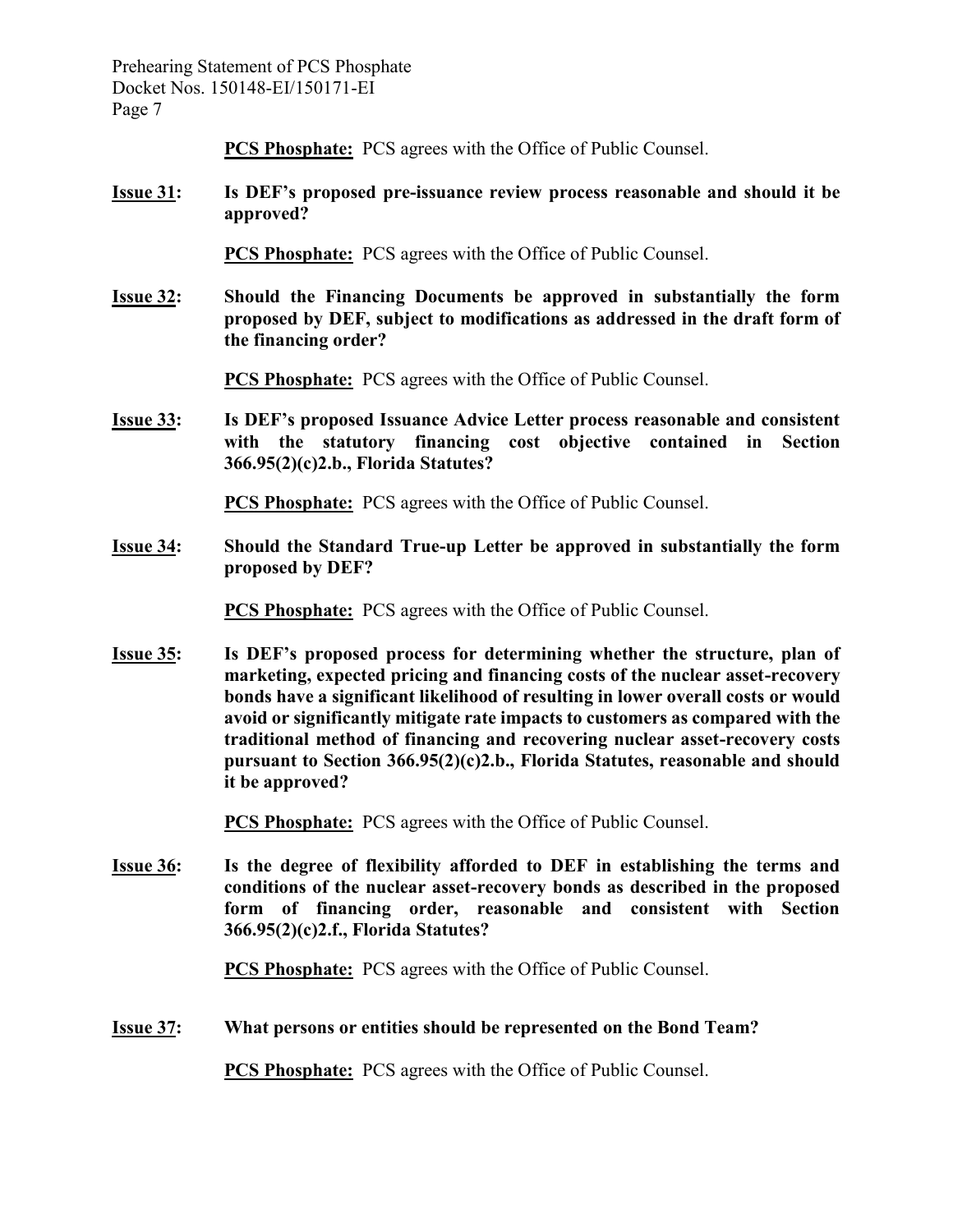**Issue 38: Based on resolution of the preceding issues, should a financing order in substantially the form proposed by DEF be approved, including the findings of fact and conclusions of law as proposed?** 

**PCS Phosphate:** PCS agrees with the Office of Public Counsel.

**Issue 39: If the Commission votes to issue a financing order, what post-financing order regulatory oversight is appropriate and how should that oversight be implemented?** 

**PCS Phosphate:** PCS agrees with the Office of Public Counsel.

**Issue 40: Are the energy sales forecasts used to develop the bond amortization schedules and the recovery mechanism appropriate?** 

**PCS Phosphate:** PCS agrees with the Office of Public Counsel.

**Issue 41: If the Commission approves recovery of any nuclear asset-recovery related costs through securitization, how should the recovery of these costs be allocated to the rate classes consistent with Section 366.95(2)(c)2.g., Florida Statutes?** 

**PCS Phosphate:** PCS agrees with the Office of Public Counsel.

**Issue 42: If the Commission approves recovery of any nuclear asset-recovery related costs through securitization, what is the appropriate recovery period for the Nuclear Asset-Recovery Charge?** 

**PCS Phosphate:** PCS agrees with the Office of Public Counsel.

**Issue 44: What should be the scheduled final maturity and the legal final maturity of the nuclear asset-recovery bonds?** 

**PCS Phosphate:** PCS agrees with the Office of Public Counsel.

**Issue 45: Is DEF's proposed Nuclear Asset-Recovery Charge True-Up Mechanism appropriate and consistent with Section 366.95, Florida Statutes, and should it be approved?** 

**PCS Phosphate:** PCS agrees with the Office of Public Counsel.

**Issue 46: How frequently should the Nuclear Asset-Recovery Charge True-up Mechanism be conducted?** 

**PCS Phosphate:** PCS agrees with the Office of Public Counsel.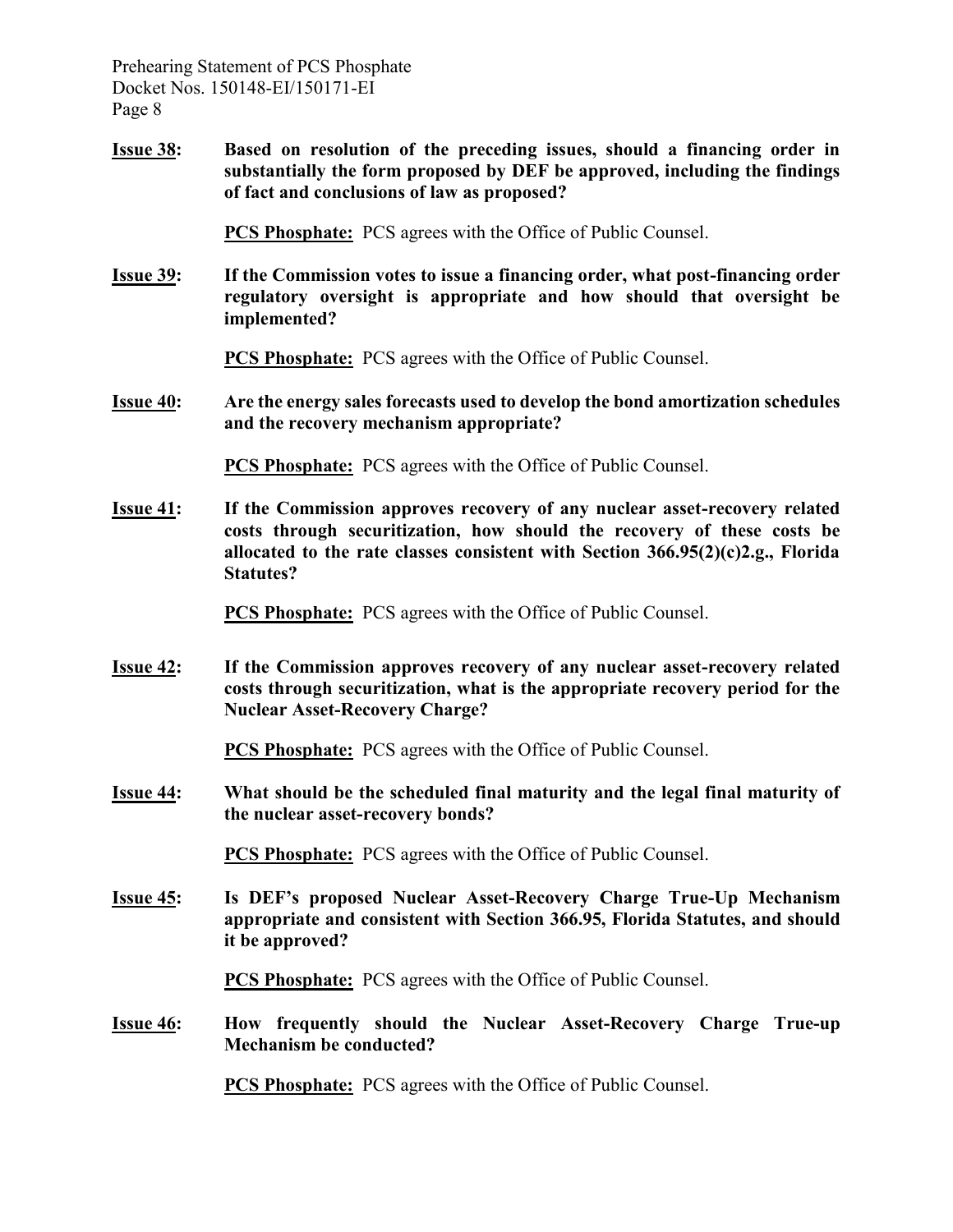**Issue 47: If the Commission approves an amount to be securitized, on what date should the Nuclear Asset-Recovery Charge become effective?** 

**PCS Phosphate:** PCS agrees with the Office of Public Counsel.

**Issue 49: If the Commission denies DEF's request for a financing order, or if the nuclear asset-recovery bonds are not issued for any reason after the Commission issues a financing order, should the Commission approve DEF's alternative request for a base rate increase pursuant to the RRSSA, to be implemented beginning six months after the final order rejecting DEF's request (in the event the financing order is not issued) or the date upon which DEF notifies the Commission that the bonds will not be issued (in the event the financing order is issued), with carrying costs on the nuclear asset-recovery costs collected from January 1, 2016, through the Capacity Cost Recovery Clause, until such time as the base rate increase goes into effect?** 

**PCS Phosphate:** PCS agrees with the Office of Public Counsel.

**Issue 50: Should the form of tariff sheets to be filed under DEF's tariff, as provided in**  Exhibit (MO-6A) of Witness Olivier's testimony, be approved?

**PCS Phosphate:** PCS agrees with the Office of Public Counsel.

**Issue 51: In accordance with Section 366.95(2)(c)2.h., Florida Statutes, if the Commission does not issue a stop order by 5:00 p.m. on the third business day after pricing, should the nuclear asset-recovery charges become final and effective without further action from the Commission?** 

**PCS Phosphate:** PCS agrees with the Office of Public Counsel.

**Issue 52: Should this docket be closed?** 

**PCS Phosphate:** No.

## **F. PENDING MOTIONS**

None.

# **G. PENDING REQUESTS OR CLAIMS FOR CONFIDENTIALITY**

None.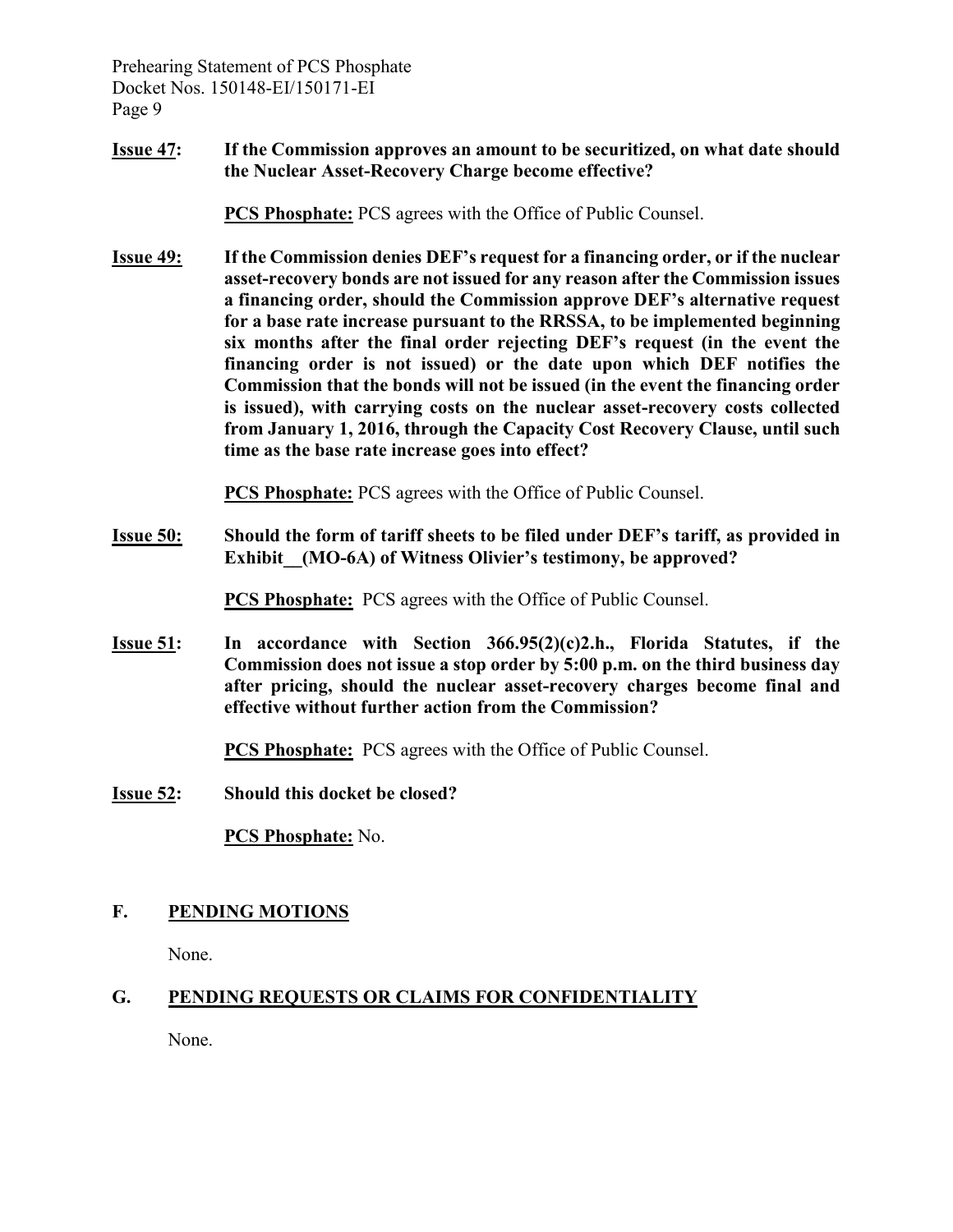## **H. OBJECTIONS TO QUALIFICATIONS OF WITNESS AS EXPERT**

None at this time.

## **I. REQUIREMENTS OF ORDER ESTABLISHING PROCEDURE**

There are no requirements of the Procedural Order with which PCS Phosphate cannot

comply.

Respectfully submitted

#### **STONE MATTHEIS XENOPOULOS & BREW, PC**

*/s/ James W. Brew*  James W. Brew Owen J. Kopon Laura A. Wynn Stone Mattheis Xenopoulos & Brew, PC 1025 Thomas Jefferson Street, NW Eighth Floor, West Tower Washington, D.C. 20007 (202) 342-0800 (202) 342-0807 (fax) E-mail: [jbrew@smxblaw.com](mailto:jbrew@smxblaw.com) [owen.kopon@smxblaw.com](mailto:owen.kopon@smxblaw.com) [laura.wynn@smxblaw.com](mailto:laura.wynn@smxblaw.com)

*Attorneys for White Springs Agricultural Chemicals, Inc. d/b/a PCS Phosphate – White Springs* 

Dated: September 21, 2015